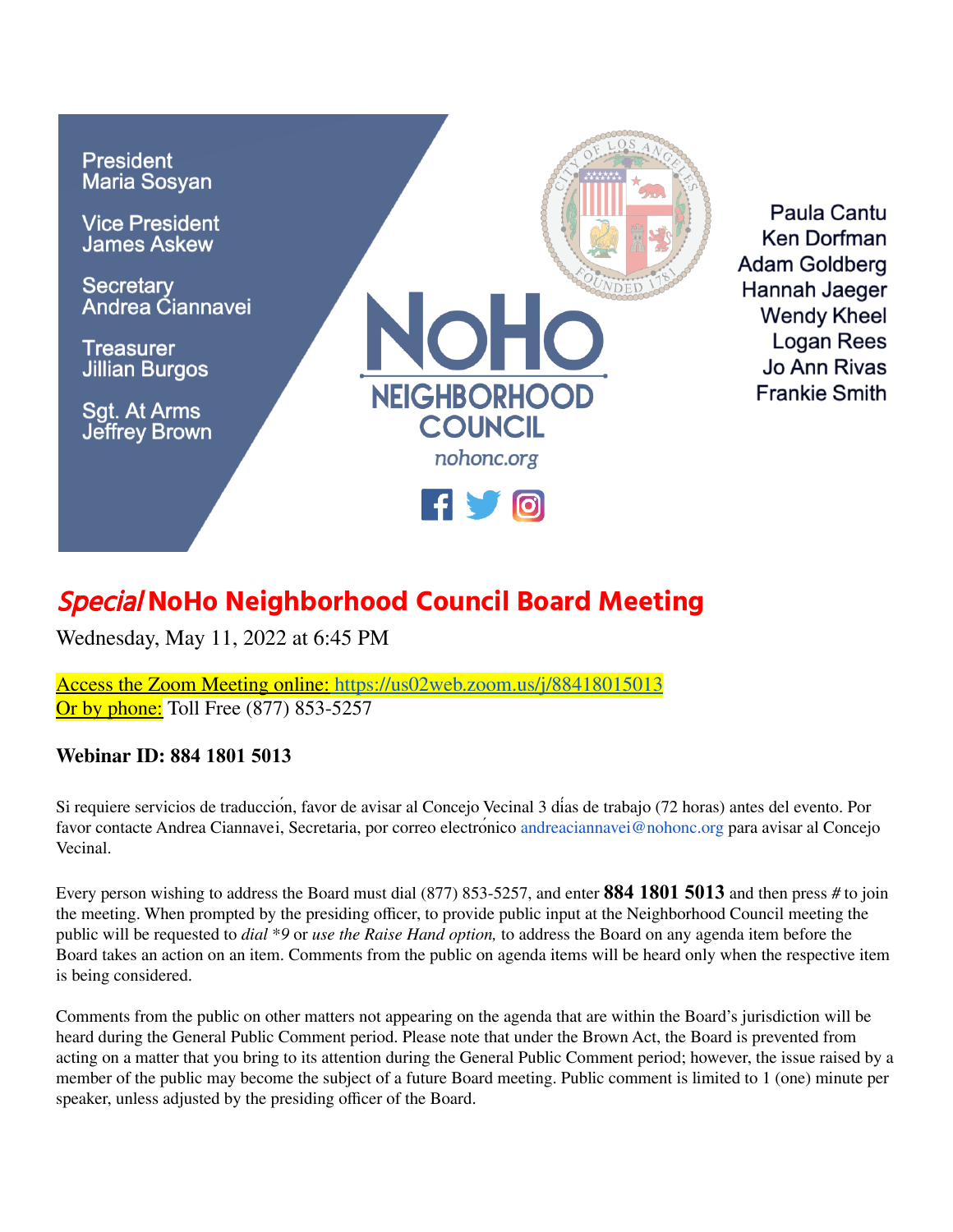#### **IN CONFORMITY WITH THE SEPTEMBER 16, 2021 ENACTMENT OF CALIFORNIAASSEMBLY BILL 361 (RIVAS) AND DUE TO CONCERNS OVER COVID-19, THE NOHO NEIGHBORHOOD COUNCIL MEETING WILL BE CONDUCTED ENTIRELY WITH A CALL-IN OPTION OR INTERNET-BASED SERVICE OPTION.**

#### *AB 361 Updates:*

Public comment cannot be required to be submitted in advance of the meeting, only real-time public comment is required.

If there are any broadcasting interruptions that prevent the public from observing or hearing the meeting, the meeting must be recessed or adjourned. If members of the public are unable to provide public comment or be heard due to issues within the Neighborhood Council's control, the meeting must be recessed or adjourned.

Any messaging or virtual background is in the control of the individual board member in their personal capacity and does not reflect any formal position of the Neighborhood Council or the City of Los Angeles.

| <b>ITEM</b>    | <b>TOPIC</b>                                                                                                                                                                                                                                                                                                                | <b>RESPONSIBLE PERSON</b>                   |
|----------------|-----------------------------------------------------------------------------------------------------------------------------------------------------------------------------------------------------------------------------------------------------------------------------------------------------------------------------|---------------------------------------------|
| 1              | Call to Order                                                                                                                                                                                                                                                                                                               | Maria Sosyan, President                     |
| $\overline{2}$ | Roll Call                                                                                                                                                                                                                                                                                                                   | Andrea Ciannavei, Secretary                 |
| 3              | Public Comments on Non-Agenda Items                                                                                                                                                                                                                                                                                         | Maria Sosyan                                |
| $\overline{4}$ | <b>PUBLIC OFFICIALS:</b><br>U.S. Rep. Tony Cardenas<br>Assemblymember Adrin Nazarian (D46)<br>Assemblymember Luz Rivas (D39)<br>Mayor Eric Garcetti<br>Councilman Paul Krekorian (CD2)<br>Supervisor Kathryn Barger<br>Department of Neighborhood Empowerment<br><b>LAPD Senior Lead Officer</b><br>North Hollywood Library | Maria Sosyan                                |
| 5              | Presentation: 2022 Candidate Series: Gina Viola for Los Angeles Mayor                                                                                                                                                                                                                                                       | Gina Viola                                  |
| 6              | Presentation, Discussion, and Possible Action: NoHo NC to write a CIS<br>in support of CF 22-0139 (Measure A Grant Funds to be used, in part, to<br>build an off-leash dog run at North Hollywood Park).                                                                                                                    | James Askew,<br><b>Vice President</b>       |
| $\overline{7}$ | Presentation, Discussion, and Possible Action: To nominate and appoint<br>Landon Popadic to the District 1 Business Representative seat.                                                                                                                                                                                    | Maria Sosyan                                |
| 8              | Presentation, Discussion, and Possible Action: To nominate and appoint<br>Hunter Gibson to the District 2 Resident Representative seat.                                                                                                                                                                                     | Maria Sosyan                                |
| 9              | Presentation, Discussion, and Possible Action: Review the application<br>for DIR-2021-10711-TOC-HCA- for DIR-2021-10711-TOC-HCA- New<br>24 Unit Building, 5 Stories, 67 Feet, 3 Units reserved for VLI Tenants.                                                                                                             | <b>James Askew</b>                          |
| 10             | Presentation, Discussion, and Possible Action: NoHo NC to write a CIS<br>in support of Council File 22-0178 22-0178 (CFMS)- Tenant Utility<br>Bills / Third-Party Billing Agencies / Landlords / Ratio Utility Billing<br>System (RUBS) / Transparent Process Implementation.                                               | Jillian Burgos,<br>Housing & Services Chair |
| 11             | Presentation, Discussion, and Possible Action: NoHo NC to write a CIS<br>in favor of CF 22-0002-S23 (Supporting adoption of AB 1713 which<br>would implement the "Idaho Stop" which allow cyclists to treat stop                                                                                                            | <b>James Askew</b>                          |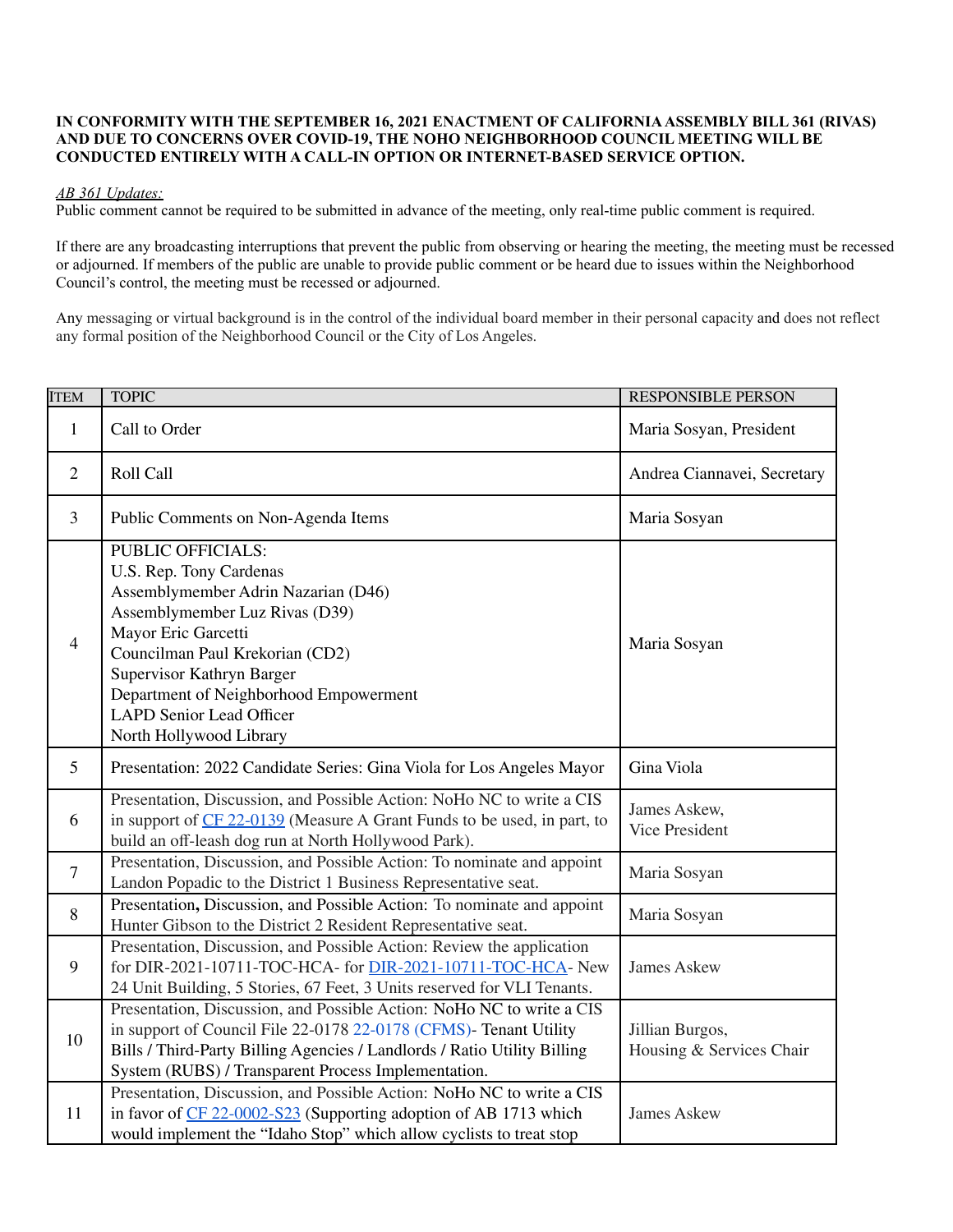|    | signs as yield signs in the absence of other traffic). Research on the<br><b>Safety Benefits of the Idaho Stop</b>                                                                                                                                                                                                    |                                           |
|----|-----------------------------------------------------------------------------------------------------------------------------------------------------------------------------------------------------------------------------------------------------------------------------------------------------------------------|-------------------------------------------|
| 12 | Presentation, Discussion, and Possible Action: NoHo NC to write a CIS<br>in favor of CF 22-0002-S42 (Supporting adoption of SB 922 which<br>would permanently exempt transit and active transportation projects<br>from CEQA). Analysis of current bill, set to expire on 1/1/23                                      | <b>James Askew</b>                        |
| 13 | Presentation, Discussion, and Possible Action: To appoint Jillian Burgos<br>as second cardholder.                                                                                                                                                                                                                     | Maria Sosyan                              |
| 14 | Presentation, Discussion and Possible Action: Up to \$120 for an annual<br>Canva Pro subscription for communications and marketing needs.                                                                                                                                                                             | Andrea Ciannavei,<br>Jillian Burgos       |
| 15 | Presentation, Discussion, and Possible Action: Update of Muralism<br>Projects and request of funding support of up to \$1,000 to continue<br>graffiti removal on NoHo K-Rails for an additional 3 months.                                                                                                             | Ernie Merlan, Muralism                    |
| 16 | Presentation, Discussion, and Possible Action: Consent Calendar<br>15.1 Review and approve April 2022 MER<br>15.2 Review and approve meeting minutes from March 9, 2022 and<br>April 13, 2022.                                                                                                                        | Jillian Burgos, Treasurer<br>Maria Sosyan |
| 17 | Committee Chair Announcements: Meeting times and future<br>discussions.                                                                                                                                                                                                                                               | Maria Sosyan                              |
| 18 | Vacant Seats on the NoHo Neighborhood Council:<br>District 4 Resident Rep<br>Community/ Non-profit Organization Rep<br>Religious Institution<br>School Representative<br>Youth Empowerment<br>For possible appointment to a seat on the NoHo Neighborhood Council,<br>please email nohoneighborhoodcouncil@gmail.com. | Maria Sosyan                              |
| 19 | President's Closing Comments                                                                                                                                                                                                                                                                                          | Maria Sosyan                              |
| 20 | Meeting Adjourned                                                                                                                                                                                                                                                                                                     | Maria Sosyan                              |

## **The NoHo Neighborhood Council will hold its next meeting on Wednesday, June 8, 2022.**

### THE FOLLOWING IS IN REGARDS TO ALL BOARD MEETINGS AND COMMITTEE MEETINGS

**PUBLIC INPUT AT ALL MEETINGS** – The public is requested to fill out a "**Speaker Card**" to address the Board on any agenda item before the Board takes an action on an item. Comments from the public on agenda items will be heard only when the respective item is being considered. Comments from the public on other matters not appearing on the agenda that are within the Board's jurisdiction will be heard during the General Public Comment period. Please note that under the Brown Act, the Board is prevented from acting on a matter that you bring to its attention during the General Public Comment period; however, the issue raised by a member of the public may become the subject of a future Board meeting. Public comment is limited to 1 minute per speaker, unless adjusted by the presiding officer of the Board.

**PUBLIC POSTING OF AGENDAS** - NoHo Neighborhood Council agendas are posted for public review as follows:

North Hollywood Regional Library - 5211 Tujunga Blvd. North Hollywood, CA 91601 www.NoHoNC.org